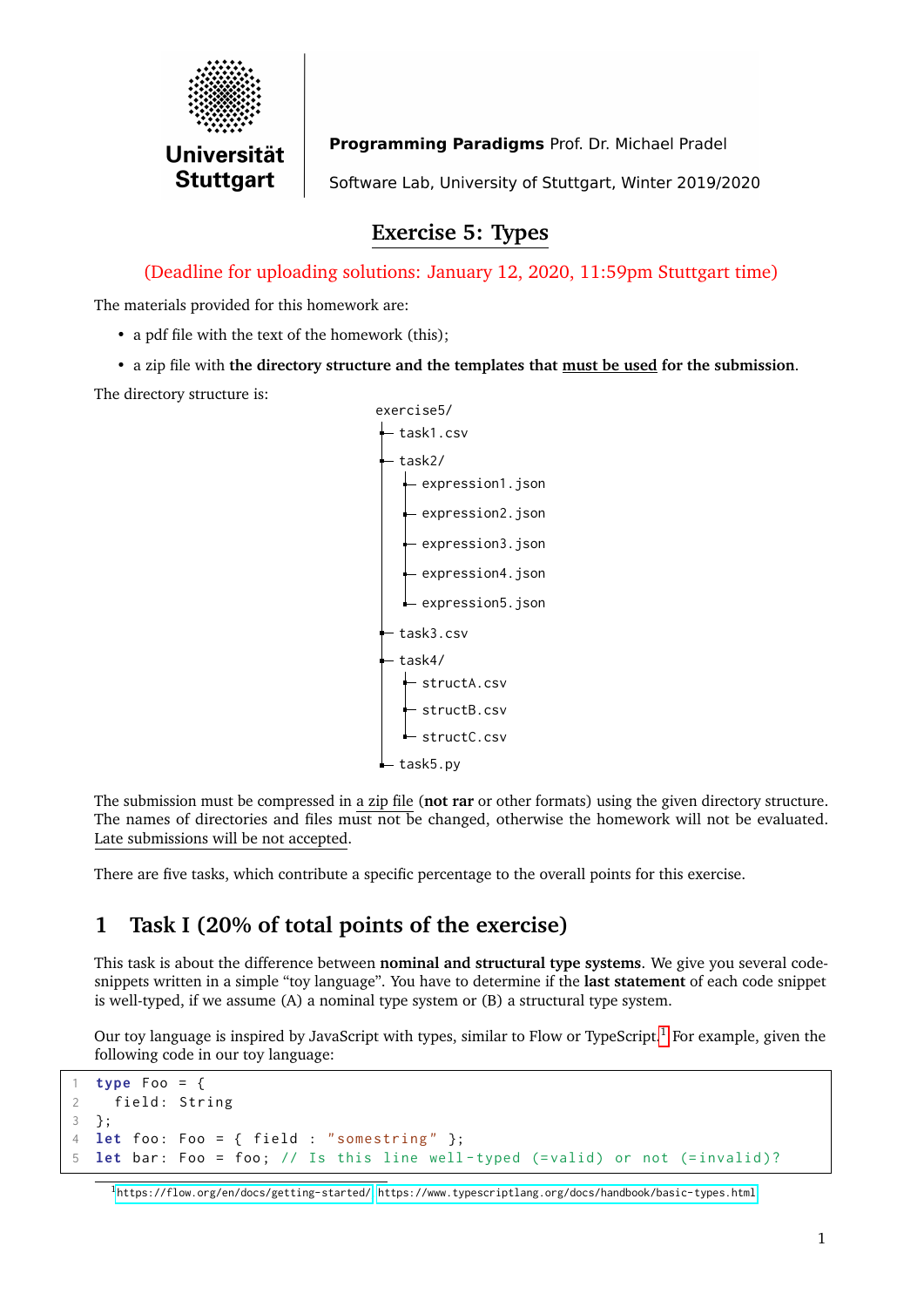Lines 1 to 3 declare a new record type (or "object type" in JavaScript) with name Foo that has a single field (or property) with name field of type String. Line 4 declares a variable of name foo with type Foo and initializes it with a type-compatible object literal. Now, the question is whether the final line 5 is well-typed. For type assignments, such as:

### type TypeB = TypeA;

we assume that TypeB is a new, distinct type under nominal typing; and a type alias for TypeA (like typedef in C) under structural typing.

To submit your answer, please fill in the file *exercise5/task1.csv*. One row corresponds to one code snippet. The second column corresponds to nominal typing. The third column corresponds to structural typing. Fill in valid if the code snippet under the corresponding type system is well typed, and invalid if it is not well typed. The first example above is well-typed under both nominal and structural typing, which is why the second line of the template CSV file is example, valid, valid.

```
Code Snippet 1
  let a: String = "somestring";
2 let b: String = a;
```
### Code Snippet 2

```
type Meters = { value: Integer }; // Using a wrapper type for checking units.
2 let a: Meters = { value: 42 };
3 let b: Integer = a;
```

```
Code Snippet 3
```

```
1 type Meters = \{ value: Integer \};2 type Liters = { value: Integer };
3 let a: Meters = { value: 42 };
4 let b: Liters = a;
```
### Code Snippet 4

```
1 type Meters = { value: Integer };
2 type MyMeters = Meters ;
3 let a: Meters = { value: 42 };
4 let b: MyMeters = a;
```
### Code Snippet 5

```
type StudentProps = { first: String, last: String };
2 type Student = { id: Integer, props: StudentProps };
3 type CourseProps = { roomNumber : Integer , name : String };
4 type Course = { id: Integer, props: CourseProps };
5 let a: Student = { id: 1337, props: { first: "John", last: "Haxor" } };
6 let b : Course = a ;
```
## Code Snippet 6

```
1 type StudentName = String ;
2 type Student = { id: Integer, name: StudentName };
3 type CourseName = String ;
4 type Course = { id: Integer, name: CourseName };
5 let a: Student = { id: 1337, name: "John_Haxor" };
6 let b: Course = a;
```
**Evaluation Criteria:** Your solution will be compared against the correct result of type checking each code snippet under the two given type system choices.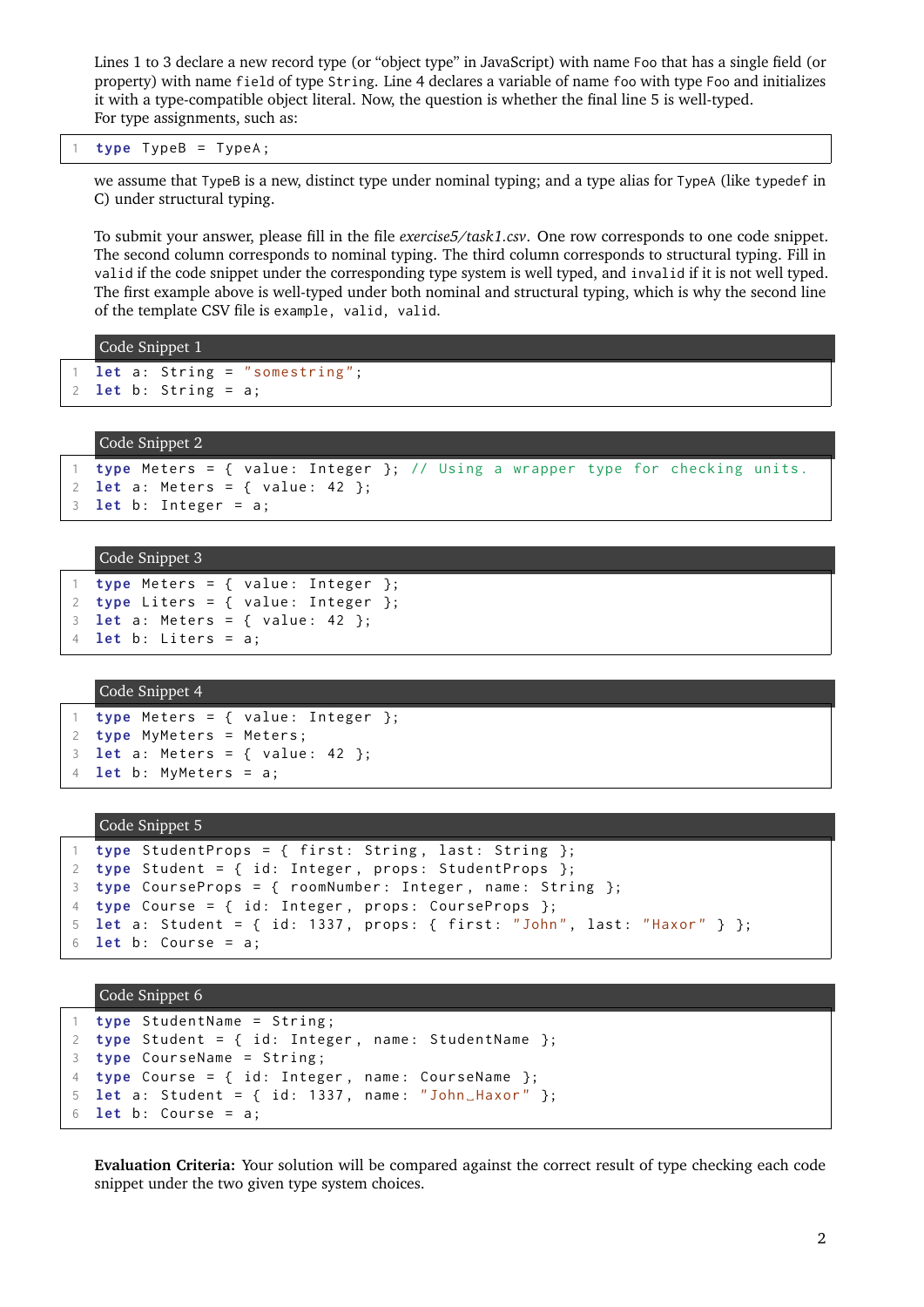## **2 Task II (20% of total points of the exercise)**

This task is about **manual type checking** as it was shown in the lecture. That is, given a grammar of a language, a set of type rules, and an expression in the language, perform a typing derivation of the expression until either all type rules' hypotheses are fulfilled (and the expression is well-typed) or no more type-rules can be applied (and the expression is not well-typed).

Figure [1](#page-2-0) specifies the language and its type system for this task. To make parsing complex expressions unambiguous, we add parantheses where needed (which do not carry any additional meaning besides clarifying the order of operations).

<span id="page-2-0"></span>

| $e ::=$ true   false | boolean literals                         | $\overline{\mathsf{true} :Bool}$ T-True                    | $\overline{\mathsf{false} :Bool}$ T-False<br>$\overline{n : Nat}$ T-Nat       |
|----------------------|------------------------------------------|------------------------------------------------------------|-------------------------------------------------------------------------------|
| $\boldsymbol{n}$     | integer literals, so $n \in \mathbb{N}$  | $\frac{e_1:Bool\quad e_2:Bool}{e_1\ \&\&\ e_2:Bool}$ T-And | $\frac{e_1: Nat \quad e_2: Nat}{e_1 + e_2: Nat}$ T-Add                        |
| !e                   | boolean negation                         |                                                            |                                                                               |
| $e\ \&\ \&\ e$       | boolean conjunction                      |                                                            |                                                                               |
| $e+e$                | integer addition                         | $\frac{e:Bool}{!e:Bool}$ T-Not                             | $\frac{e_1 : T \quad e_2 : T}{e_1 = e_2 : Bool}$ T-Eq                         |
| $e = e$              | equality                                 |                                                            |                                                                               |
|                      | if-then-else<br>if $e$ then $e$ else $e$ |                                                            | $e_1 : Bool \t e_2 : T \t e_3 : T$<br>if $e_1$ then $e_2$ else $e_3 : T$ T-If |

(a) Expression grammar. The intuition for (b) Type rules. The hypotheses are above the line, the conclusion is below the each construct is given in gray on the right. line, the rule name to the right. Type rules without hypotheses are axioms.

Figure 1: Grammar and type rules for a simple language with boolean and arithmetic expressions.

It makes sense to write down the typing derivations first with pen and paper. But your final answers must be encoded into JSON for the submission. The encoding is similar to how you encoded ASTs to JSON in the first exercise. Each application of a type rule in the typing derivation tree is encoded into a JSON object with the following properties:

- "expression": the expression that is type checked as a string, e.g., "if true then 1 else 2",
- "type": the type of the current expression as a string, e.g., "Nat" for the previous expression,
- "rule": the name of the applied type rule (see Figure [1](#page-2-0) (b)) as a string, e.g., "T-If", and
- "hyptoheses": an array of resursively JSON-encoded type rules, one for each of the hypotheses of the applied rule.

As an example of the JSON encoding, we encode the following typing derivation:

$$
\frac{\overline{\mathsf{false}} : Bool}{\mathsf{false} : Bool} \xrightarrow{\mathsf{T-False}}
$$

into this JSON (going bottom-up in the derivation tree and recursively encoding each hypothesis from left-to-right until we reach an axiom, i.e., a rule without hypotheses):

```
1 \quad \{2 " expression ": "! false ",
3 " type ": " Bool ",
4 " rule ": "T-Not ",
5 " hypotheses ": [ {
6 " expression ": " false ",
7 " type ": " Bool ",
8 "rule" : "T-False",9 "hypotheses": []
10 } ]
11 }
```
To submit your answer, please fill each of the *expression\*.json* files in the *exercise5/task2/* directory with the JSON encoding of your typing derivation for each of the five expressions given below. Whitespace in the expression property will not matter. When you reach a hypothesis to which no typing rule can be applied, use the special string "invalid" in the "rule" property to mark that your typing derivation ends here (and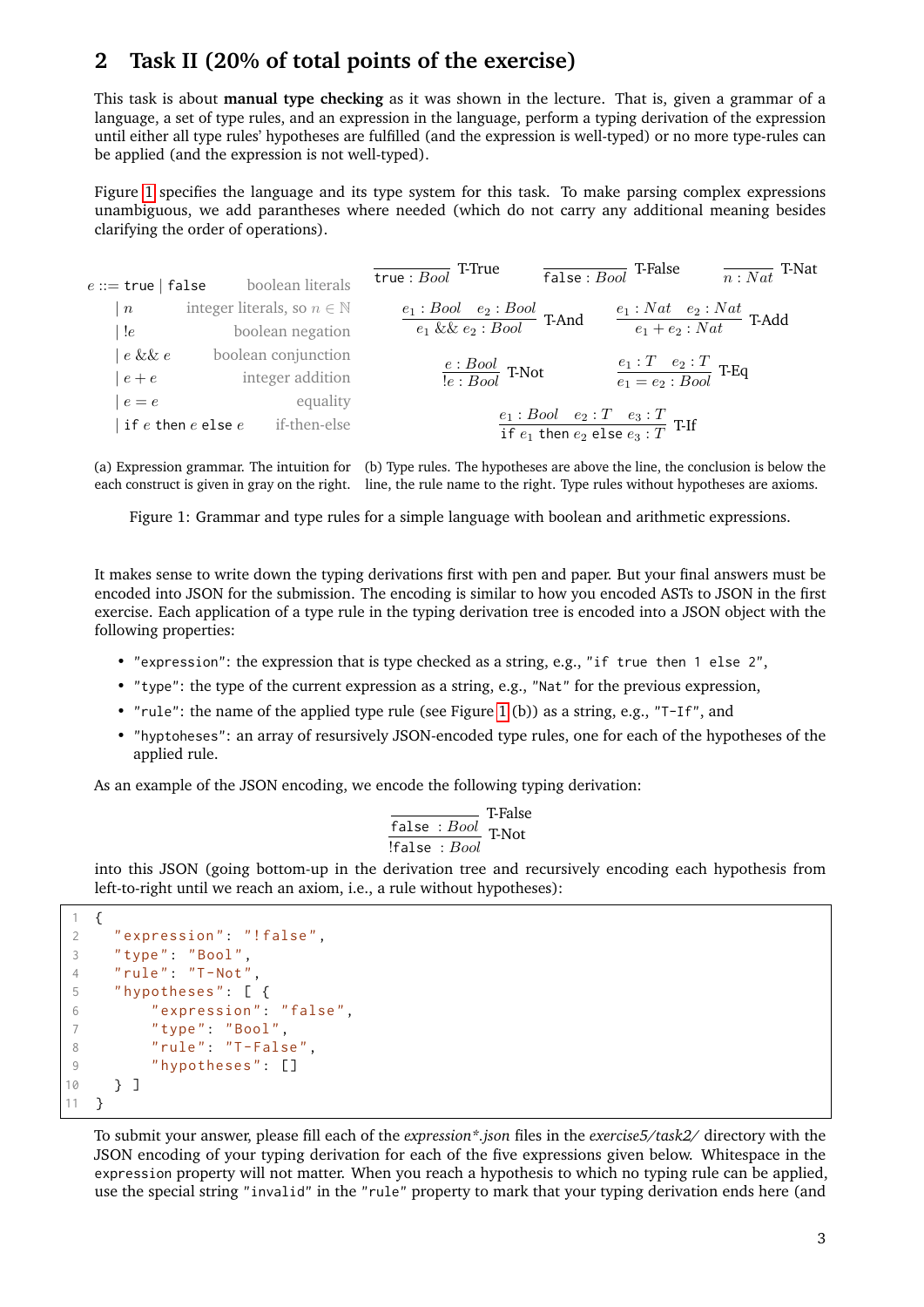the original expression is thus not well-typed). E.g., the following typing derivation of the expression !2 ends because 2 is not a Bool.

$$
\frac{\overline{2:Bool}}{\underline{?:Bool}}
$$
 T-Not

It would be encoded in JSON as:

```
1 \quad \{2 " expression": "!2",
3 " type ": " Bool ",
4 " rule ": "T-Not ",
5 " hypotheses ": [ {
6 " expression": "2",
7 " type ": " Bool ",
8 " rule": "invalid", // Note the rule name "invalid".
9 "hypotheses": [] // No further hypotheses, since no type rule applies.
10 } ]
11 }
```
Please do so for the following expressions:

```
1. true && false
2. true + 1
3. (true = false) && (1 = 2)
4. if 1 + 2 = 3 then true else false
5. if true then true else 1
```
**Evaluation Criteria:** Your solution will be compared against the correct solutions (the full, correct typing derivation for well-typed expressions, multiple possible partial typing derivations for non well-typed expressions). Whitespace and parentheses are ignored in the expressions.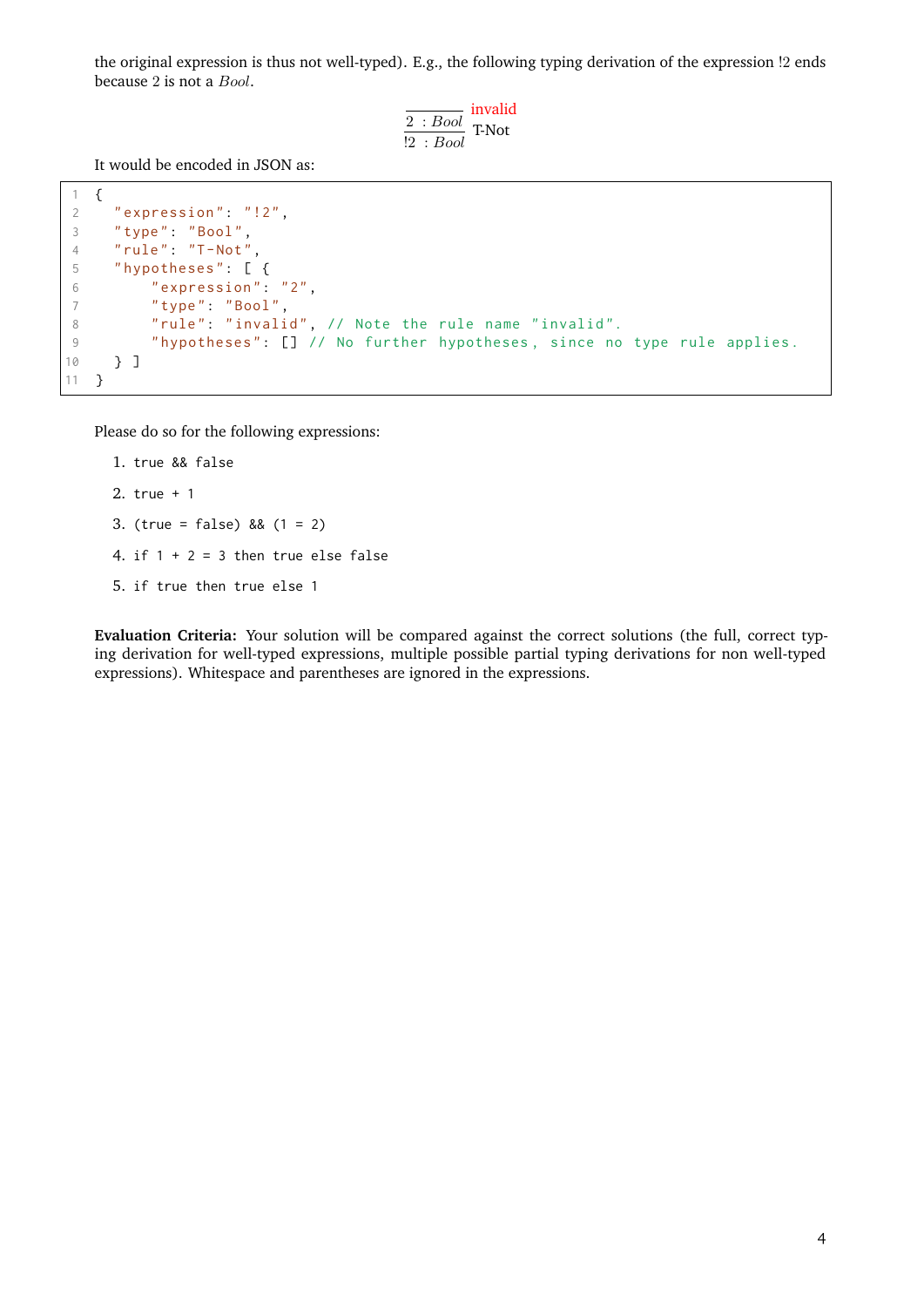## **3 Task III (20% of total points of the exercise)**

This task is about **pointer arithmetic and arrays** in C and C++. You are provided with an incomplete C program and possible code fragments to be used to complete the code. Please fill in some of the blanks with some of the provided code fragments. You can fill in at most one code fragment per blank. Each fragment can be used only once. When completed, the main function of the program should be syntactically correct and type-correct, and return the result 13.

Submit the correct assignments of blanks to code fragments in the solution file *exercise5/task3.csv*. In the provided template file, for each blank either fill in the number of the correct fragment or 0 to indicate that none of the fragments should be inserted.

```
Incomplete Code
```

```
1 # include < stdlib .h >
2 int main () {
3 char array1[] = \{1, 2, 3, 4, 5\};
4 -Lblank1_{-}5 for ( int i = 0; i < 16; i ++) {
6 \_blank2\_7 array2[i] = i * i;8 }
9 - blank3 -10 int result = 0;
11 \qquad \qquad \_ \text{blank4} \_ \text{c}12 free (array 2);
13 __blank5__
14 - 51ank6 - 115 return result ;
16 }
```
Options for code fragments to insert:

- Fragment 1: int  $*$  array2 = malloc(16);
- Fragment 2: int  $*$  array2 = malloc(16  $*$  sizeof(int));
- Fragment 3: int array2[] =  $\{0, 0, 0, 0\}$ ;
- Fragment 4: result += array1;
- Fragment 5: result += array1[2];
- Fragment 6: result += array1[3];
- Fragment 7: result  $+=$  array2  $+3$ ;
- Fragment 8: result  $+=$  \*(array2 + 3);
- Fragment 9: result  $+=*(array2 + 3 * sizeof(int));$

**Evaluation Criteria:** Your solution will be compared against a correct assignment of blanks to code fragments.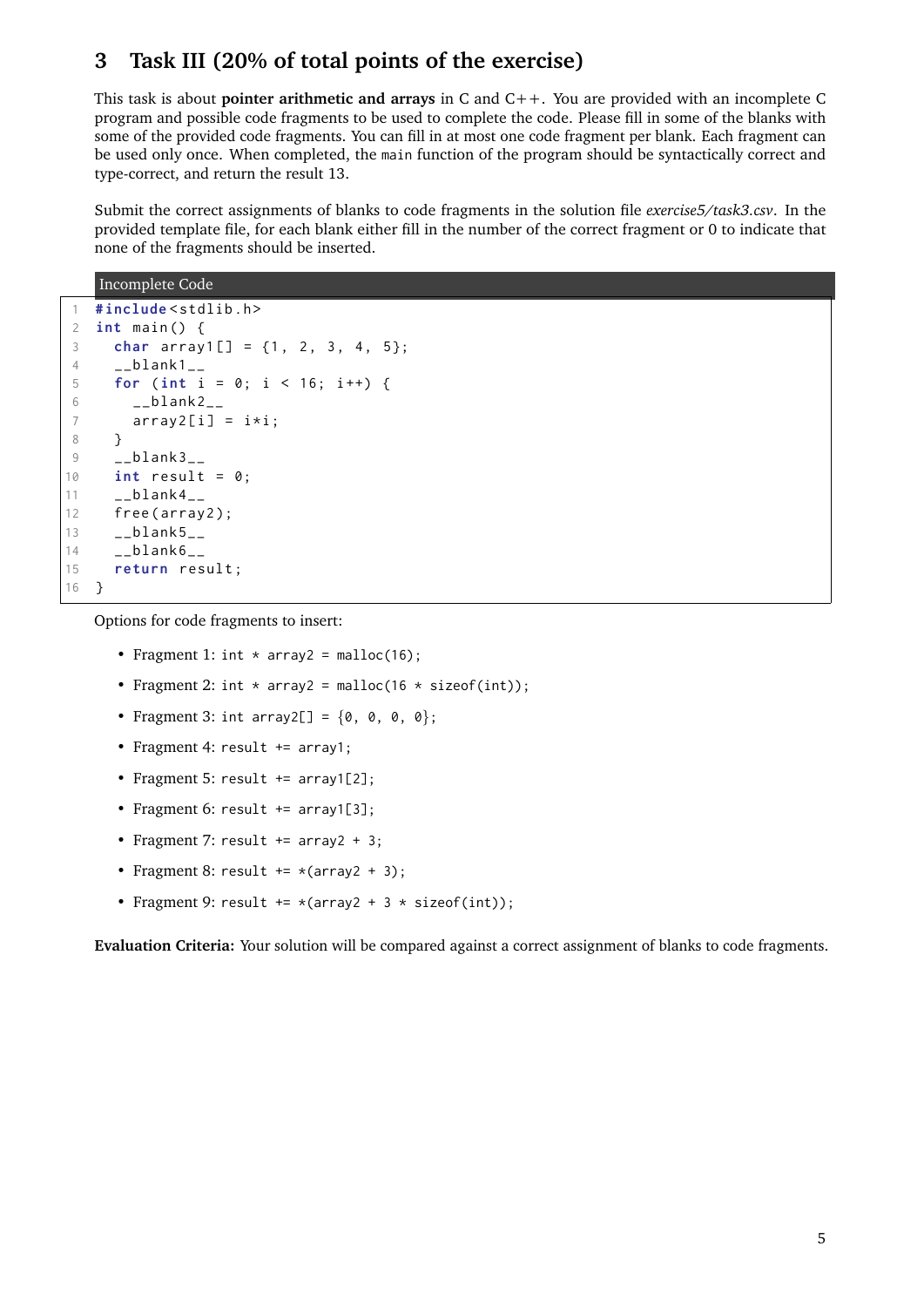# **4 Task IV (20% of total points of the exercise)**

This task is about **memory representation and alignment** of structs in C (and other "systems" languages). Given several definitions of structs in C and different alignment requirements, you should compute the **most compact** memory layout of the struct that adheres to the requirements.

You have to compute the memory layouts under four different sets of alignment requirements, as shown in Table [1.](#page-5-0) For this task assume 8 bit chars, 32 bit ints, and 32 bit floats. The first offset in each struct is 0. An alignment requirement of 4 bytes means that the begin byte offset of that field must divide without remainder by 4. If reordering is allowed, fields in the memory layout *can* appear in a different order than in the struct declaration in the C source code, in order to get a more compact memory representation of the total struct. (Note: For historical reasons, real C compilers do not reorder fields. But, e.g., in Rust reordering of struct fields is allowed and done in practice by the compiler.)

<span id="page-5-0"></span>

|                                           | Alignment Requirements                       |                               |                               |                               |
|-------------------------------------------|----------------------------------------------|-------------------------------|-------------------------------|-------------------------------|
|                                           | R1                                           | R <sub>2</sub>                | R <sub>3</sub>                | R4                            |
| char fields<br>int fields<br>float fields | no alignment<br>no alignment<br>no alignment | 8 bytes<br>8 bytes<br>8 bytes | 4 bytes<br>4 bytes<br>8 bytes | 4 bytes<br>4 bytes<br>8 bytes |
| reordering of fields                      | not allowed                                  | not allowed                   | not allowed                   | allowed                       |

Table 1: Four different sets of alignment requirements for different datatypes and if reordering is allowed.

You have to compute the memory layouts for the following three struct definitions:

|   | <b>Struct A</b> |
|---|-----------------|
|   | struct A {      |
|   | char field1;    |
| 3 | char field2;    |
| 4 | int field3;     |
|   | $5 \;$ };       |
|   |                 |
|   | <b>Struct B</b> |
|   | struct B        |

|                | struct B { |              |
|----------------|------------|--------------|
| $\mathcal{P}$  |            | int field1;  |
| 3              |            | char field2; |
| $\overline{4}$ |            | int field3;  |
| 5              |            | char field4; |
| 6              |            |              |

| Struct C               |
|------------------------|
| struct $C \{$          |
| 2 char field1;         |
| 3 <b>float</b> field2; |
| 4 int field3;          |
| $5 \lambda$ :          |

For solving the task, it may be useful to draw layout figures with pen and paper. However, your final answers must be submitted in the *struct\*.csv* files in the *exercise5/task4/* directory. There is one row for each field of the struct. Fill in the offset (i.e., the byte index at which the field begins) in the columns corresponding to each of the four alignment requirements.

To give an example: Under the first alignment requirements R1, structA is layed out as follows. field1 starts at byte offset 0, then directly followed without padding by field2 at byte offset 1 (since there is no alignment requirement for chars and since they take 1 byte each), and finally the int field3 at byte offset 2 (again, because there is no alignment requirement for ints). This solution is already filled into the second column of the solution template in *exercise5/task4/structA.csv*.

**Evaluation Criteria:** Your solution will be compared against the correct byte offsets of each struct field under each set of alignment requirements.